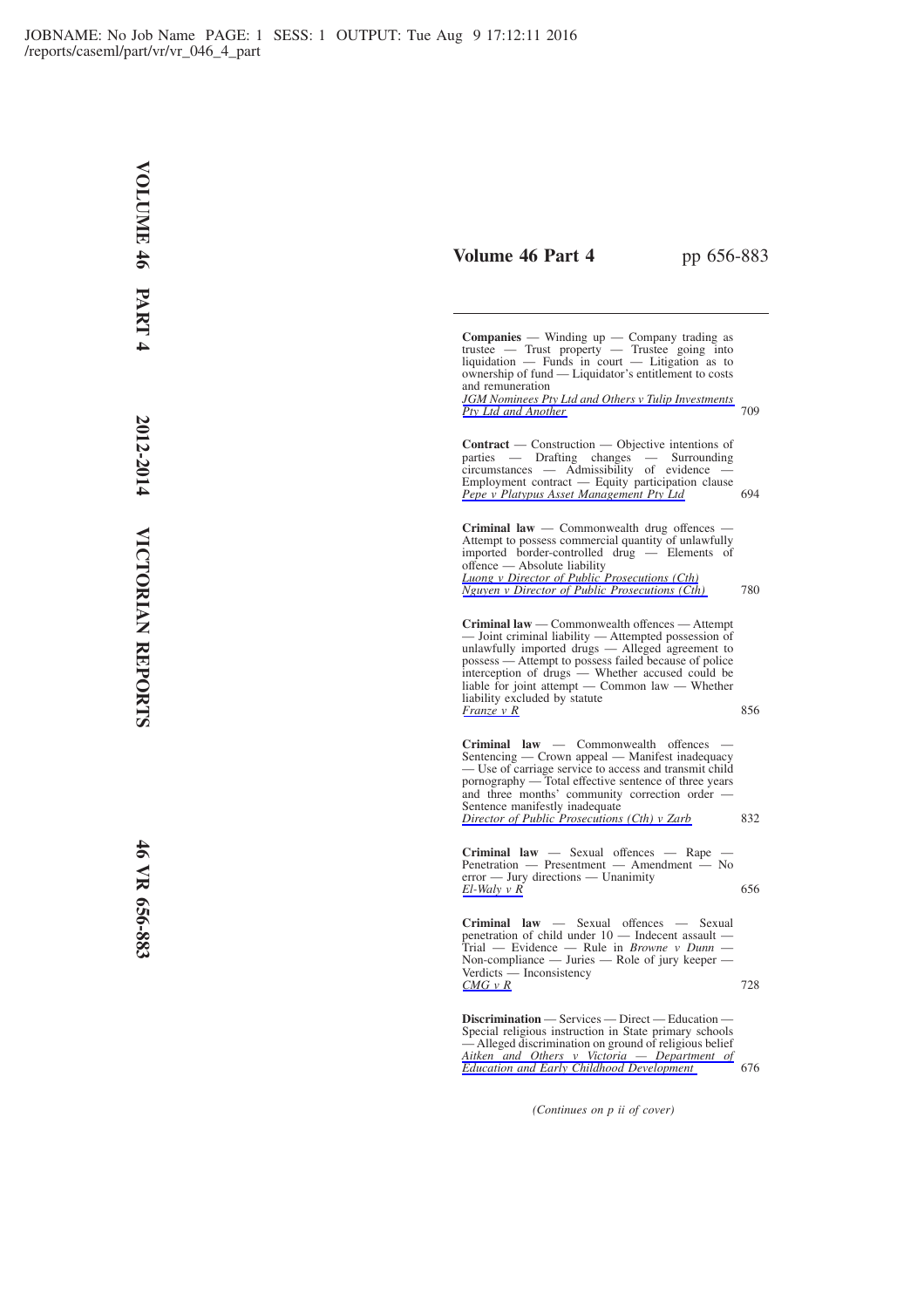**Evidence** — Criminal proceedings — Legal<br>professional privilege — Cross-examination — Legal<br>professional privilege — Whether statutory provision<br>abrogated common law right — Principle of legality<br>— Legislative intention<br>

**August 2016**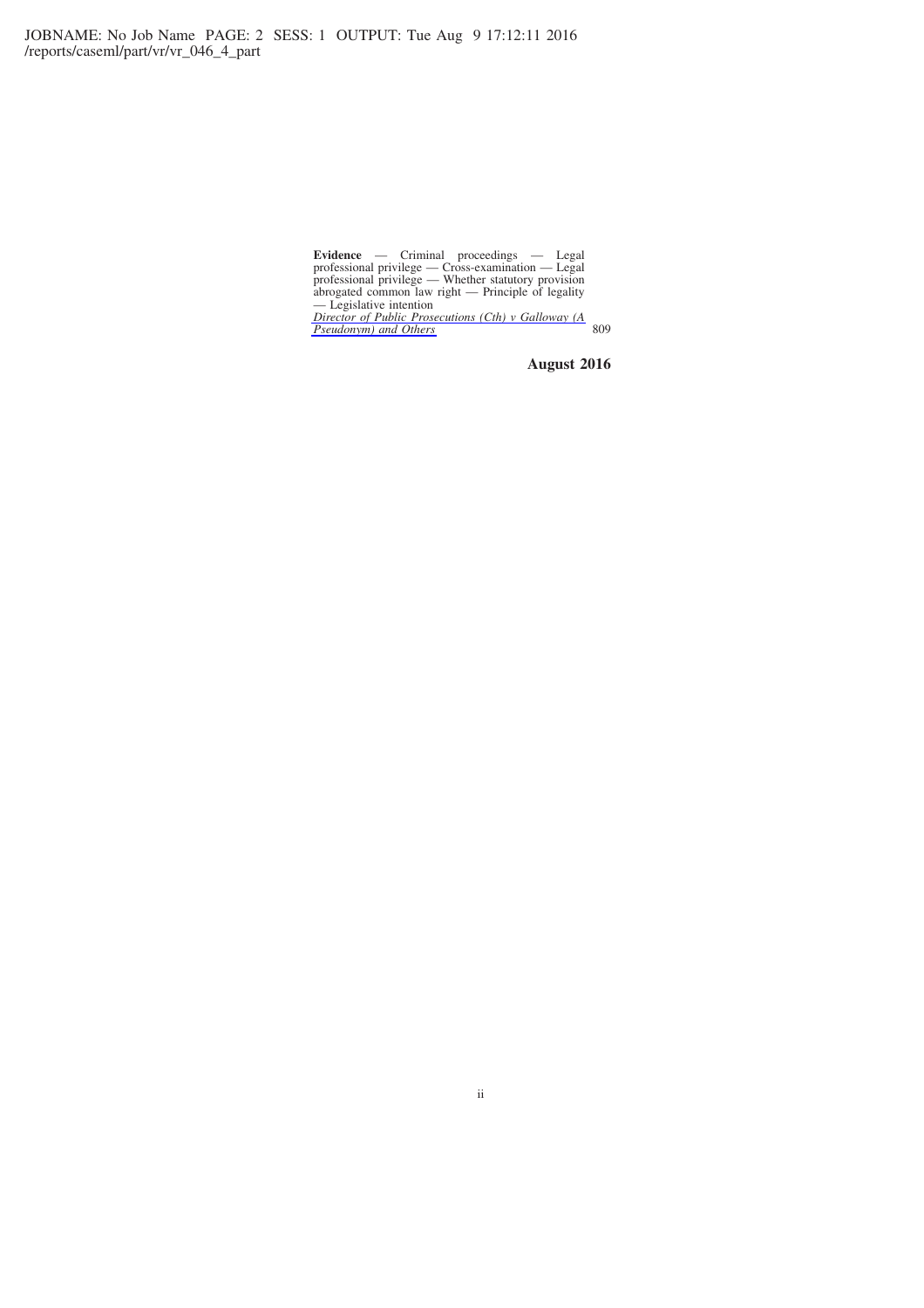### **CUMULATIVE TABLE OF CASES REPORTED**

- A Woodley Osteopathic Services Pty Ltd v Transport Accident Commission and Another (Court of Appeal) (2013) **46.28**
- **Aitken and Others v Victoria Department of Education and Early Childhood Development** (Court of Appeal) (2013) **46.676**

Bauer (A Pseudonym) v R (Court of Appeal) (2015) **46.382** Benson (A Pseudonym) v R (Court of Appeal) (2014) **46.563** Best v R (Court of Appeal) (2015) **46.196** Boulton v R (Court of Appeal) (2014) **46.308**

Bray (A Pseudonym) v R (Court of Appeal) (2014) **46.623**

Clements v R (Court of Appeal) (2014) **46.308**

**CMG v R** (Court of Appeal) (2013) **46.728**

- Cooma Clothing Pty Ltd and Others v Create Invest Develop Pty Ltd (Court of Appeal) (2013) **46.447**
- DF (A Pseudonym) v R (On the Application of the Chief Examiner) (Court of Appeal) (2014) **46.114**
- **Director of Public Prosecutions (Cth) v Galloway (A Pseudonym) and Others** (Court of Appeal) (2014) **46.809**

**Director of Public Prosecutions (Cth) v Zarb** (Court of Appeal) (2014) **46.832**

- Downes and Another v Maxwell Richard Rhys & Co Pty Ltd (in liq) (Court of Appeal) (2014) **46.283**
- **El-Waly v R** (Court of Appeal) (2012) **46.656**
- Fitzgerald v R (Court of Appeal) (2014) **46.308 Franze v R** (Court of Appeal) (2014) **46.856**
- Gemmell and Another v Le Roi Homestyle Cookies Pty Ltd (in liq) and Others (Court of Appeal) (2014) **46.583**

Genco and Another v Salter and Another (Court of Appeal) (2013) **46.507**

**JGM Nominees Pty Ltd and Others v Tulip Investments Pty Ltd and Another** (Court of Appeal) (2013) **46.709**

**Luong v Director of Public Prosecutions (Cth)** (Court of Appeal) (2013) **46.780** Lydgate (A Pseudonym) v R (Court of Appeal) (2014) **46.78**

Marriner and Others v Australian Super Developments Pty Ltd and Others (Court of Appeal) (2012) **46.213** Martin v R (Court of Appeal) (2013) **46.537**

Mercorella v Secretary to Department of Justice (Weinberg JA) (2015) **46.646**

**Nguyen v Director of Public Prosecutions (Cth)** (Court of Appeal) (2013) **46.780**

**Pepe v Platypus Asset Management Pty Ltd** (Court of Appeal) (2013) **46.694**

SM v R (Court of Appeal) (2013) **46.464** Spotlight Pty Ltd v NCON Australia Ltd (Court of Appeal) (2012) **46.1** Stalio v R (Court of Appeal) (2012) **46.426** Subway Systems Australia Pty Ltd v Ireland and Another (Court of Appeal) (2014) **46.49**

Ta v Thompson and Another (Court of Appeal) (2013) **46.10** Turner (as trustee of the Bankrupt Estate of Gorkowski) v Gorkowski (Court of Appeal) (2014) **46.609**

Veall and Another v Veall (Court of Appeal) (2015) **46.123**

Woodley (A) Osteopathic Services Pty Ltd v Transport Accident Commission and Another (Court of Appeal) (2013) **46.28**

Cases in **bold** reported in this part

*(Continues on p iv of cover)*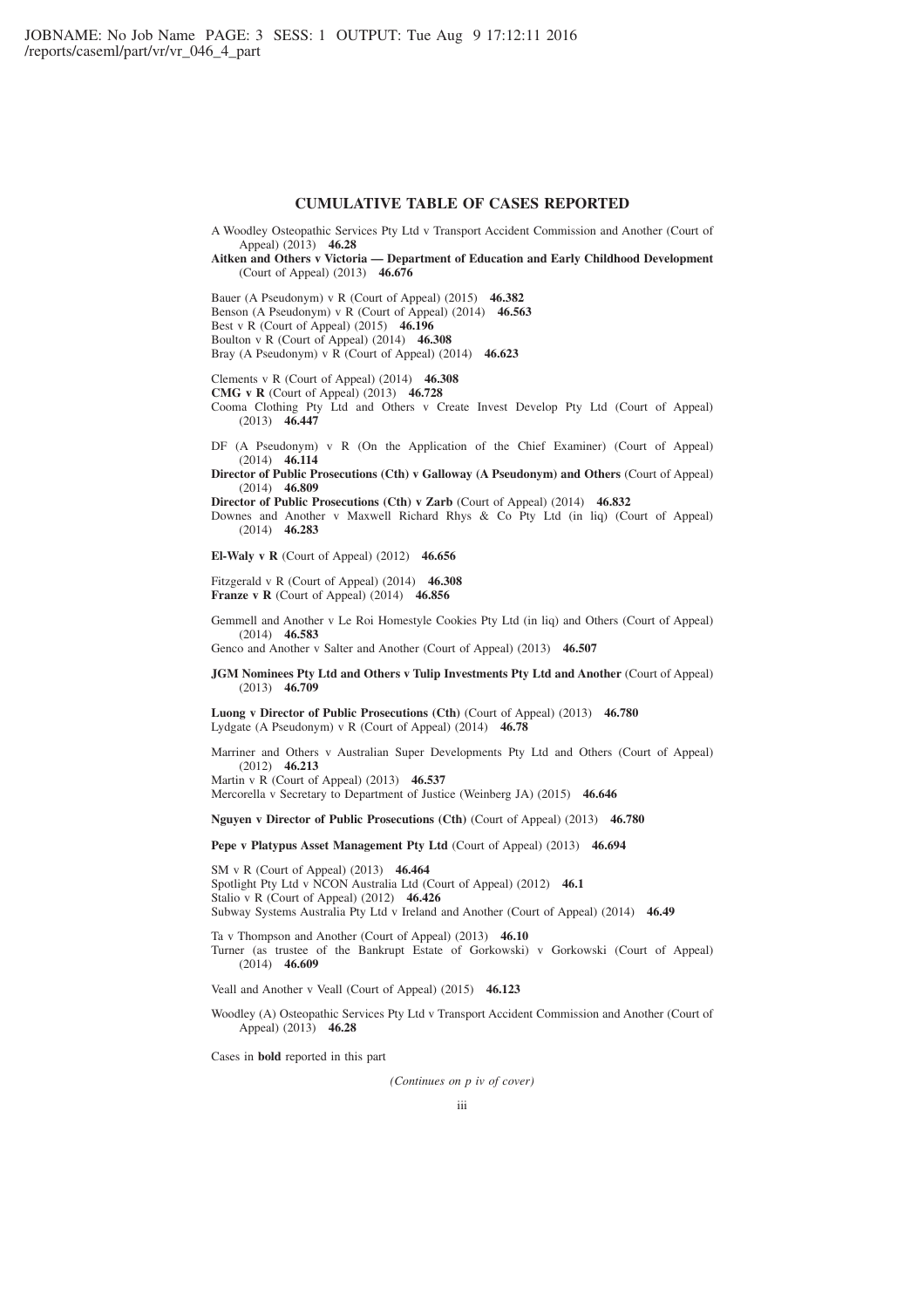### **TABLE OF CASES JUDICIALLY CONSIDERED**

- 13 Coromandel Place Pty Ltd v CL Custodians Pty Ltd (in liq) (1999) 30 ACSR 377; 17 ACLC 500 considered **46.709**; explained **46.709**
- Australian Securities and Investments Commission v Primelife Corp Ltd (2007) 25 ACLC 1,700 explained **46.709**

Baker v Campbell (1983) 153 CLR 52 discussed **46.809** Bent v Gough (1992) 36 FCR 204 followed **46.709** Browne v Dunn (1893) 6 R 67 considered **46.728** Bui v R (2011) 215 A Crim R 93 applied **46.656**

Cain v Glass (1985) 3 NSWLR 39 discussed **46.809** Carter v Northmore Hale Davy and Leake (1995) 183 CLR 121 discussed **46.809** Codelfa Construction Pty Ltd v State Rail Authority (NSW) (1982) 149 CLR 337 applied **46.694** Collector of Customs v Agfa-Gevaert Limited (1996) 186 CLR 389 followed **46.676**

d'Apice v Gutkovich [2010] NSWSC 1336 discussed **46.809** Dennis Willcox Pty Ltd v Federal Commissioner of Taxation (1988) 79 ALR 267; 14 ALD 794 followed **46.676** Dinsdale v R (2000) 202 CLR 321 considered **46.832** Director of Public Prosecutions v Edwards (2012) 44 VR 114 considered **46.728** —v Ison [2010] VSCA 286 considered **46.832** —v Karazisis (2010) 31 VR 634 considered **46.832** —v Smith [2010] VSCA 215 considered **46.832** Director of Public Prosecutions (Cth) v D'Alessandro (2010) 26 VR 477 considered **46.832** —v Guest [2014] VSCA 29 considered **46.832** —v Kane (1997) 140 FLR 468 discussed **46.809**

Edwards v R [2013] VSCA 188 considered **46.832** Enhill Pty Ltd, Re [1983] 1 VR 561 applied **46.709**

Handlen v R (2011) 245 CLR 282 considered **46.856** Heathcote (A Pseudonym) v R [2014] VSCA 37 considered **46.832** Hypec Electronics Pty Ltd (in liq) v Mead (2004) 61 NSWLR 169 applied **46.709**; explained **46.709**

Kawly v Secretary, Department of Social Security (No 2) (1993) 32 ALD 451 followed **46.676** Kural v R (1987) 162 CLR 502 considered **46.780**

LLW v R (2012) 35 VR 372 considered **46.728** Luong v Director of Public Prosecutions (2013) 46 VR 780 considered **46.856**

Manderson M & F Consulting v Incitec Pivot Ltd (No 3) [2011] VSC 441 applied **46.709** Myers v Medical Practitioners' Board of Victoria (2007) 18 VR 48 followed **46.676**

Nelson v Director of Public Prosecutions [2014] VSCA 217R considered **46.856**

Pearce v R (1998) 194 CLR 610 applied **46.656**

Question of Law Reserved (No 1 of 2008) (2008) 102 SASR 398 considered **46.856**

R v Abrahams & Bull [1948] VLR 51 considered **46.728**

- —v Ataou [1988] QB 798 explained **46.809**
- —v Baker (1909) 28 NZLR 536 considered **46.856**
- —v Barton [1973] 1 WLR 115 not followed **46.809**
- —v Castles (2007) 17 VR 329 approved **46.656**
- —v Ceissman [2004] NSWCCA 466 considered **46.832**
- —v Chaouk [1986] VR 707 considered **46.728**

*(Continues on p v of cover)*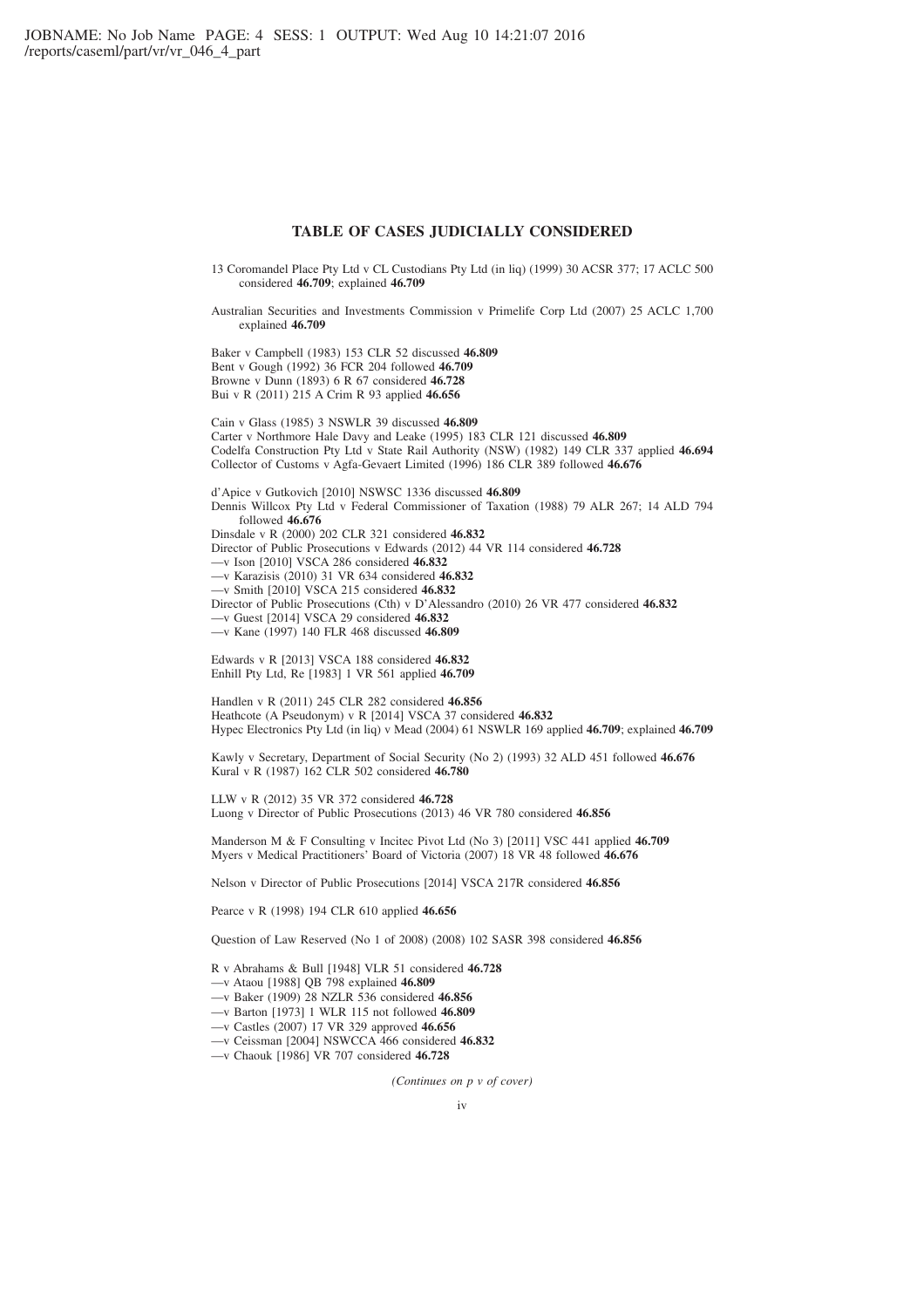#### **TABLE OF CASES JUDICIALLY CONSIDERED** *— continued*

- —v Craig [1975] NZLR 597 discussed **46.809**
- —v Derby Magistrates' Court; Ex parte B [1996] 1 AC 487 discussed **46.809**
- —v Downs (unreported, Court of Criminal Appeal, 14 November 1984) considered **46.856**
- —v Dunnington [1984] QB 472 considered **46.856**
- —v DWB (No 2) [2008] VSCA 275 considered **46.728**
- —v Gent (2005) 162 A Crim R 29 considered **46.832**
- —v Giam (1999) 104 A Crim R 416 considered **46.728**
- —v Gibb [1997] 2 VR 576 considered **46.728**
- —v Hapgood (1870) LR 1 CCR 221 considered **46.856**
- —v Harms [2000] QCA 419 considered **46.856**
- —v Inegbedion [2013] NSWCCA 291 considered **46.856**
- —v K [2009] 1 Cr App R 24 considered **46.656**
- —v Karan [2013] NSWCCA 53 considered **46.856**
- —v Klamo (2008) 18 VR 644 distinguished **46.656**
- —v LK (2010) 241 CLR 177 considered **46.780**; **46.856**
- —v Miller [2007] VSCA 249 considered **46.728**
- —v Onuorah (2009) 76 NSWLR 1 considered **46.780**
- —v Pearson (unreported, New South Wales Court of Criminal Appeal, 5 March 1996) discussed **46.809**
- —v Rajakaruna (No 2) (2006) 15 VR 592 considered **46.728**
- —v Renzella [1997] 2 VR 88 applied **46.656**
- —v Tang (2008) 237 CLR 1 considered **46.780**
- —v Trotter (1982) 7 A Crim R 8 distinguished **46.656**
- —v Walker [1964] 2 CCC 217 considered **46.856**
- —v Walsh (2002) 131 A Crim R 299 applied **46.656**
- Ryan v R (1982) 149 CLR 1 considered **46.728**

S v Robinson 1968 (1) SA 666 considered **46.856**

Saad v R (1987) 70 ALR 667; 61 ALJR 243; 29 A Crim R 20 considered **46.780** SD v R (2013) 229 A Crim R 580 considered **46.728** Sitzler Savage Pty Ltd v Northen Mining Holdings Pty Ltd [2012] VSC 104 applied **46.709** Stevenson v State 423 Md 42 (Ct App, 2010) considered **46.856**

Talbot v NRMA Ltd [2000] NSWSC 602 discussed **46.809** Townes v State 314 Md 71 (1988) considered **46.856**

Weng v R (2013) 279 FLR 119 considered **46.856** Western Export Services Inc v Jireh International Pty Ltd (2011) 282 ALR 604; 86 ALJR 1 applied **46.694**

Wheldon v R (2011) 31 VR 297 applied **46.656**

*(Continues on p vi of cover)*